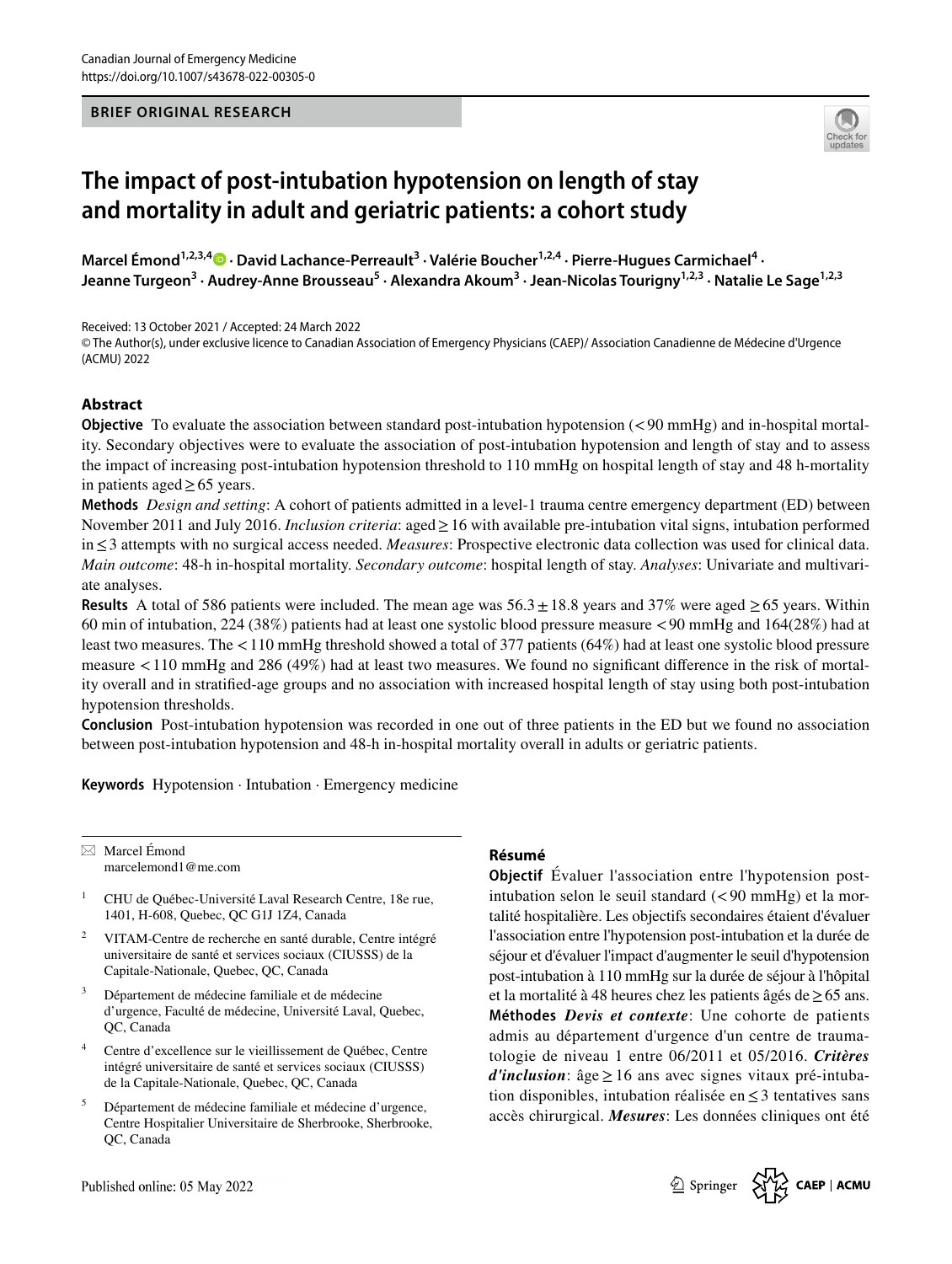colligées électroniquement de façon prospective. *Issue primaire*: Mortalité hospitalière à 48 heures. *Issue secondaire*: durée du séjour à l'hôpital. *Analyses*: Analyses univariées et multivariées.

**Résultats** Un total de 586 patients ont été inclus. L'âge moyen était de 56,3±18,8 ans et 37% étaient âgés de≥65 ans. Dans les 60 min suivant l'intubation, 224 (38%) patients avaient au moins une mesure de tension artérielle systolique<90 mmHg et 164 (28%) avaient au moins deux mesures. Avec le seuil de<110 mmHg, un total de 377 patients (64%) avaient au moins une mesure de tension artérielle systolique<110 mmHg et 286 (49%) en avaient au moins deux. Nous n'avons constaté aucune diférence signifcative dans le risque de mortalité dans l'ensemble et dans diférentes strates d'âge, et aucun lien avec l'augmentation de la durée du séjour à l'hôpital en utilisant les deux seuils d'hypotension post-intubation.

**Conclusion** L'hypotension post-intubation a été enregistrée chez un patient sur trois au département d'urgences mais nous n'avons trouvé aucune association entre l'hypotension post-intubation et la mortalité hospitalière à 48 heures, que ce soit dans une population adulte ou chez les patients âgés.

#### **Clinician's capsule**

#### *What is known about the topic?*

Post-intubation hypotension is a common complication of endotracheal intubation.

#### *What did this study ask?*

Is there an association between post-intubation hypotension (<90 mmHg) and 48-h mortality and hospital length of stay?

#### *What did this study fnd?*

We found no association between post-intubation hypotension and 48-h in-hospital mortality and with increased hospital length of stay.

#### *Why does this study matter to clinicians?*

but its impact on patient outcomes remains limited. Clinicians should prepare for and prevent potential post-intubation hypotension following ED intubation,

# **Introduction**

Endotracheal intubation is a critical procedure for airway management in the emergency department (ED). Post-intubation hypotension is a common complication of endotracheal intubation [[1\]](#page-4-0). Several potential post-intubation hypotension causes have already been identifed in the literature: a decrease in venous return resulting from the positive pressure ventilation, a decrease in the sympathetic tone as a result of the correction of hypoxemia, loss of spontaneous respiration, an underlying condition, the efect of diferent sedatives and neuromuscular blockage agents used for endotracheal intubation.

Hypotension in the ED was linked to a higher rate of in-hospital mortality in adult patients [\[2](#page-4-1)]. Post-intubation hypotension with rapid sequence intubation was also found to be the most common adverse event, and was more likely to occur in older patients [[3\]](#page-4-2). A 2015 report showed that changing the hypotension threshold from 90 to 110 mmHg could improve mortality prediction in older adults.[\[4\]](#page-4-3).



post-intubation hypotension and 48-h in-hospital mortality. Secondary objectives were to evaluate the association of post-intubation hypotension and hospital length of stay, and to assess the impact of increasing post-intubation hypotension threshold to 110 mmHg on hospital length of stay and 48 h-mortality in patients aged≥65 years.

# **Methods**

# **Study design and setting**

This study used the ED software database (Reascribe® (Logibec, Canada)), which prospectively and automatically recorded data on patients with endotracheal intubation performed in the resuscitation room of the CHU de Québec-Université Laval (Hôpital de l'Enfant-Jésus) (level-I university-affiliated trauma centre) between November 2011 and July 2016. The CHU de Québec-Université Laval Research Ethics Board approved this study.

# **Selection of participants**

Patients were included in our analyses if they were aged≥16 years with available pre-endotracheal intubation vital signs  $(\leq 30 \text{ min of intubation})$ . We excluded patients who necessitated  $\geq$  3 intubation attempts and/or surgical access and those who did not receive any medication before being intubated (i.e.: crash intubation).

# **Measurements**

Clinical variables during intubation and vital signs were prospectively recorded using the Reascribe® (Logibec, Canada) software, which automatically records blood pressure every 2–3 min. Trained research assistants (6 medical students and 1 clinical research assistant) collected socio-clinical data from patient charts using a standardized data collection form: admission diagnosis, reason for intubation, usual medications and medications used for intubation, cardiopulmonary interventions, resuscitation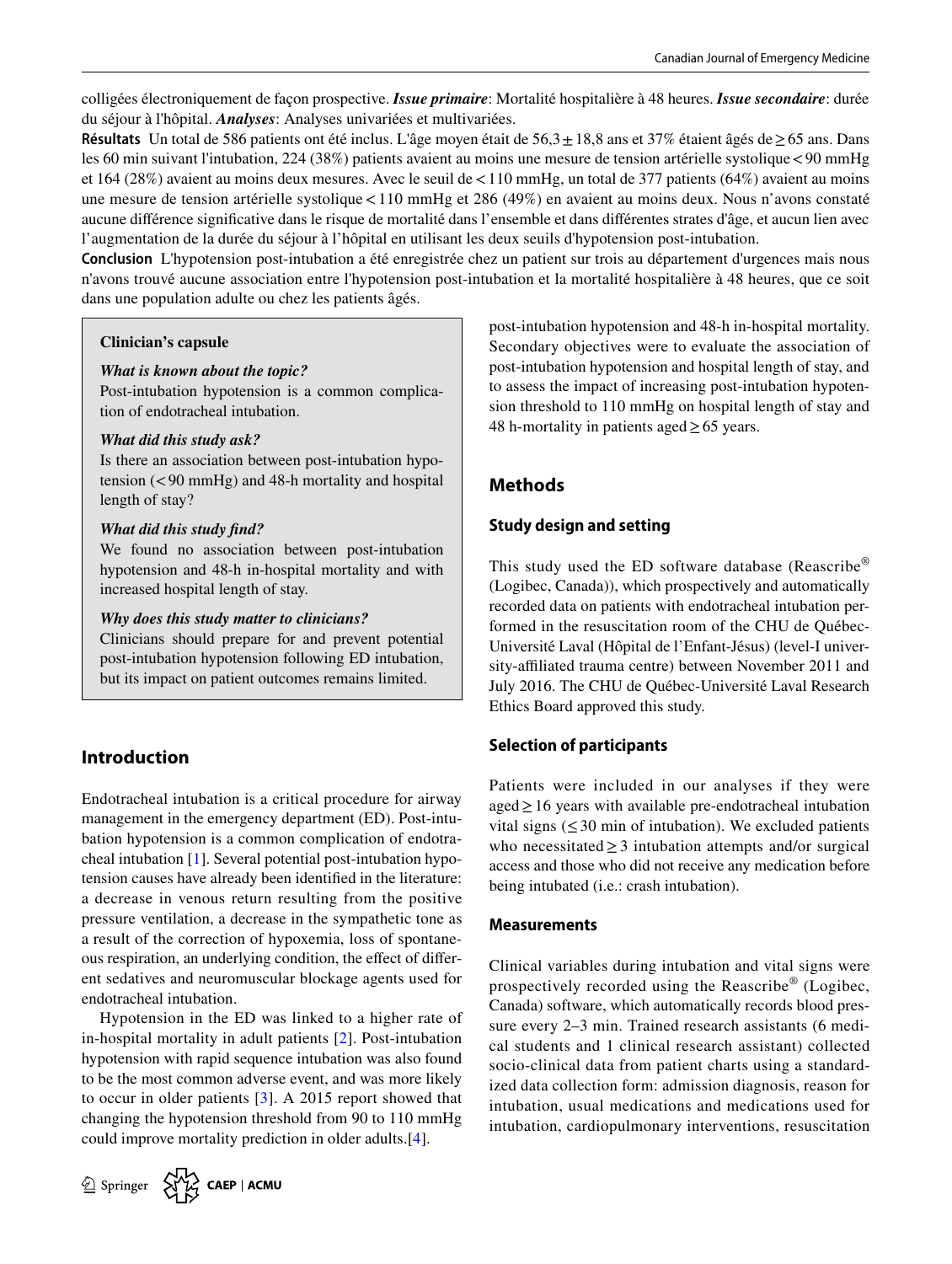room blood vitals sign measures and patient disposition. Comorbidities were quantifed using the Charlson comorbidities index.

#### **Outcome**

The main outcome measure of this study was 48-h in-hospital mortality. Mortality information was collected using the province's official medical death certificate (SP3) form in the patients' electronic medical fle.

Secondary outcome measure was hospital length of stay, which was calculated from the moment patients left the resuscitation room and were admitted into the hospital to the moment they were discharged.

#### **Analysis**

Univariate analyses were performed for sociodemographic data and measured outcomes. Continuous characteristics variables were compared using T tests and categorical characteristics were compared using chi-square tests. We assessed four definitions of post-intubation hypotension within 60 min of intubation: at least one systolic blood pressure < 90 mmHg, at least two systolic blood pressure < 90 mmHg, at least one systolic blood pressure < 110 mmHg, at least two systolic blood pressure <110 mmHg. A logistic regression was used to model the risk of mortality according to each systolic blood pressure threshold (90/110 mmHg) in the overall sample for primary outcome. This risk was further modelled according to three patient age groups. Patients were categorized as 18–64 years old 65–74 years old and  $\geq$  75 years old. These models were adjusted for sex and comorbidities.

Assuming a 23% prevalence of post-intubation hypotension, a sample size of 570 patients would be sufficient to detect an OR of 1.85 at the 5% level with 80% power. All analyses were performed using SAS software, version 9.4 (SAS Institute, Inc., Cary, NC).

### **Results**

#### **Clinical and sociodemographic characteristics**

A total of 586 patients were included. Mean age was  $56.3 \pm 18.8$  years and older adults (aged  $\geq 65$  years) represented 37.4% of our cohort. The median time spent in the resuscitation room was 60 min. The median number of available systolic blood pressure measurements per patient was 17. Altered level of consciousness (including neurological cases) was the most frequent reason for intubation in the resuscitation room (52.6%), followed by trauma (17.4%) and respiratory failure (15.4%). Neuromuscular blocking agents and propofol were the most used medication for intubation (75.8% and 65.5%, respectively). Online resource 1 shows the characteristics of our cohort.

#### **Main outcome**

Within 60 min of intubation, 224 patients (38%) had at least one systolic blood pressure measure<90 mmHg recorded and 164 (28%) had at least two. At 48 h post-intubation, 28 (13%) patients with at least one systolic blood pressure measure<90 mmHg died and 22 (13%) patients with at least two measures under the threshold died.

Alternatively, a total of 377 patients (64%) had at least one systolic blood pressure measure < 110 mmHg within 60 min of intubation and 286 (49%) had at least two measures. At 48 h post-intubation, 35 patients (9%) and 32 patients (11%) with at least one and two blood pressure measures < 110 mmHg died, respectively. No statistically significant difference in the risk of mortality and odds ratios (OR) were found, as shown in Table [1.](#page-3-0)

#### **Secondary outcome**

The median hospital length of stay for patients with at least one and at least two systolic blood pressure measures of<90 mmHg was 7.0 (IQR 3.0–21.0) and 7.0 (IQR 3.0–23.0) days, respectively. No statistically signifcant diference in hospital length of stay was found when comparing those two groups with post-intubation hypotension with their counterparts who did not develop post-intubation hypotension  $(p=0.7)$ ,  $p=0.7$ ). The median hospital length of stay for those with least one and two systolic blood pressure measures of<110 mmHg was 7.0 (IQR 3.0–21.0) and 8.0 (IQR 3.0–21.0) days, respectively. The diference between those two groups of patients with post-intubation hypotension and those who did not have post-intubation hypotension was also non-statistically signifcant  $(p=0.1, p=0.3)$ .

#### **Discussion**

#### **Interpretation of fndings**

Our results suggest that the risk of in-hospital mortality within 48 h of intubation is not diferent in adult and geriatric patients with at least one or at least two measures<90 mmHg or<110 mmHg. No diference in length of stay was found between patients who experienced postintubation hypotension and those who did not according to our four defnitions.

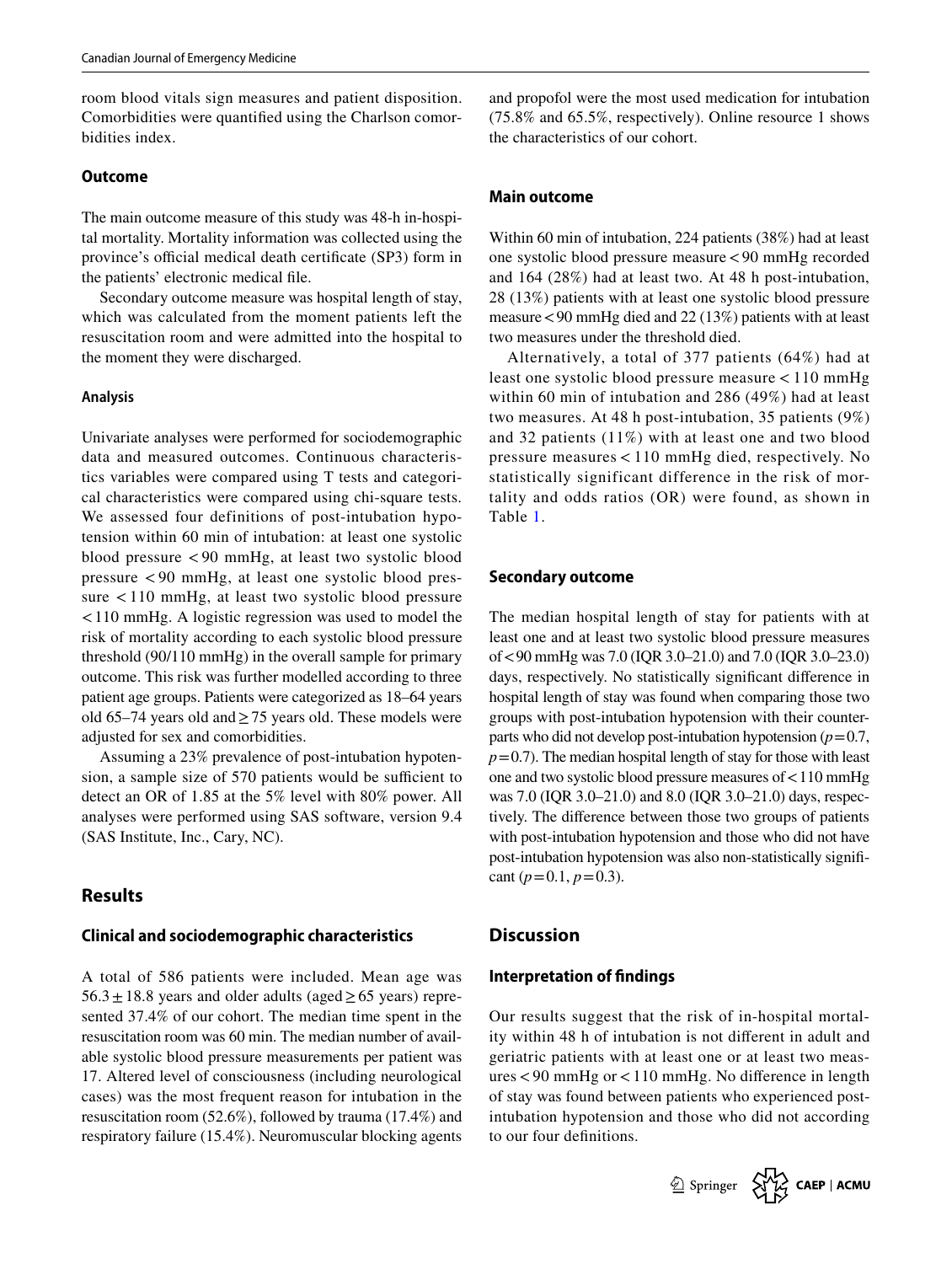<span id="page-3-0"></span>**Table 1** Mortality at 48 h in patients with post-intubation hypotension within 60 min of intubation. (a) Patients with at least one systolic blood pressure measure  $<90$  or  $<110$ . (b) Patients with at least two systolic blood pressure measures  $<90$  or  $<110$ 

| (a)                                                              |                  |                          |                     |                  |                 |
|------------------------------------------------------------------|------------------|--------------------------|---------------------|------------------|-----------------|
| Post-intubation hypotension status <sup>a</sup>                  | $\boldsymbol{p}$ | OR <sup>b</sup> [95% CI] | Age category        | $\boldsymbol{p}$ | $ORc$ [95% CI]  |
| Systolic blood pressure $\geq 90$ ( $n = 362$ ) (reference)      | 0.12             | 1.0                      |                     |                  |                 |
|                                                                  |                  |                          | $65-74$ years old   | 0.10             |                 |
|                                                                  |                  |                          | $\geq$ 75 years old | 0.35             |                 |
| Systolic blood pressure <90 ( $n = 224$ )                        | 0.13             | $1.05$ [0.57-1.92]       | 18-64 years old     | 0.12             | 1.0             |
|                                                                  |                  |                          | $65-74$ years old   | 0.17             | $1.5$ [0.6–3.9] |
|                                                                  |                  |                          | $\geq$ 75 years old | 0.10             | $0.8$ [0.3-2.5] |
| Systolic blood pressure $\geq$ 110 ( <i>n</i> = 209) (reference) | 0.15             | 1.0                      | 18–64 years old     | 0.05             |                 |
|                                                                  |                  |                          | $65-74$ years old   | 0.12             |                 |
|                                                                  |                  |                          | $\geq$ 75 years old | 0.42             |                 |
| Systolic blood pressure < 110 $(n=377)$                          | 0.10             | $0.65$ [0.35-1.2]        | 18–64 years old     | 0.08             | 1.0             |
|                                                                  |                  |                          | $65-74$ years old   | 0.14             | $1.9$ [0.8–4.6] |
|                                                                  |                  |                          | $\geq$ 75 years old | 0.11             | $1.4$ [0.6–3.7] |

| Post-intubation hypotension status <sup>a</sup>                  | Age category        | p    | OR <sup>d</sup> [95% CI] |
|------------------------------------------------------------------|---------------------|------|--------------------------|
| Systolic blood pressure $\geq 90$ ( $n = 422$ ) (reference)      | 18–64 years old     | 0.05 |                          |
|                                                                  | $65-74$ years old   | 0.08 | 1.0                      |
|                                                                  | $\geq$ 75 years old | 0.33 |                          |
| Systolic blood pressure < 90 ( $n = 164$ )                       | 18–64 years old     | 0.12 |                          |
|                                                                  | $65-74$ years old   | 0.22 | $1.19$ [0.64-2.23]       |
|                                                                  | $\geq$ 75 years old | 0.10 |                          |
| Systolic blood pressure $\geq$ 110 ( <i>n</i> = 300) (reference) | 18–64 years old     | 0.04 |                          |
|                                                                  | $65-74$ years old   | 0.09 | 1.0                      |
|                                                                  | $\geq$ 75 years old | 0.35 |                          |
| Systolic blood pressure < 110 $(n=286)$                          | 18–64 years old     | 0.09 |                          |
|                                                                  | $65-74$ years old   | 0.17 | $1.02$ [0.56-1.87]       |
|                                                                  | $\geq$ 75 years old | 0.12 |                          |

<sup>a</sup>Model was adjusted for sex and Charlson comorbidity score

<sup>b</sup>OR computed for patients with or without post-intubation hypotension

c OR computed for age categories when post-intubation hypotension is present

d OR computed for patients with indicated post-intubation hypotension only, 18–64 years old as reference

# **Comparison to previous studies**

Recent work in the intensive care unit has shown that prolonged post-intubation hypotension could increase mortality (OR: 7.00 for each average hypotension time unit) [[5\]](#page-4-4). Our results do not refect such previous fndings; this could be attributed to a diference between the ED setting and an ICU/postoperative setting and the brief episode of post-intubation hypotension experienced by our patients. Regarding the relationship between age and post-intubation hypotension, some authors found that older patients are at higher risk of developing post-intubation hypotension, but did not assess the relationship between post-intubation hypotension, mortality and length of stay [[6](#page-5-0)]. In 2020, Maheshwari et al*.* showed that age was an independent predictive factor of post-intubation hypotension but

(b)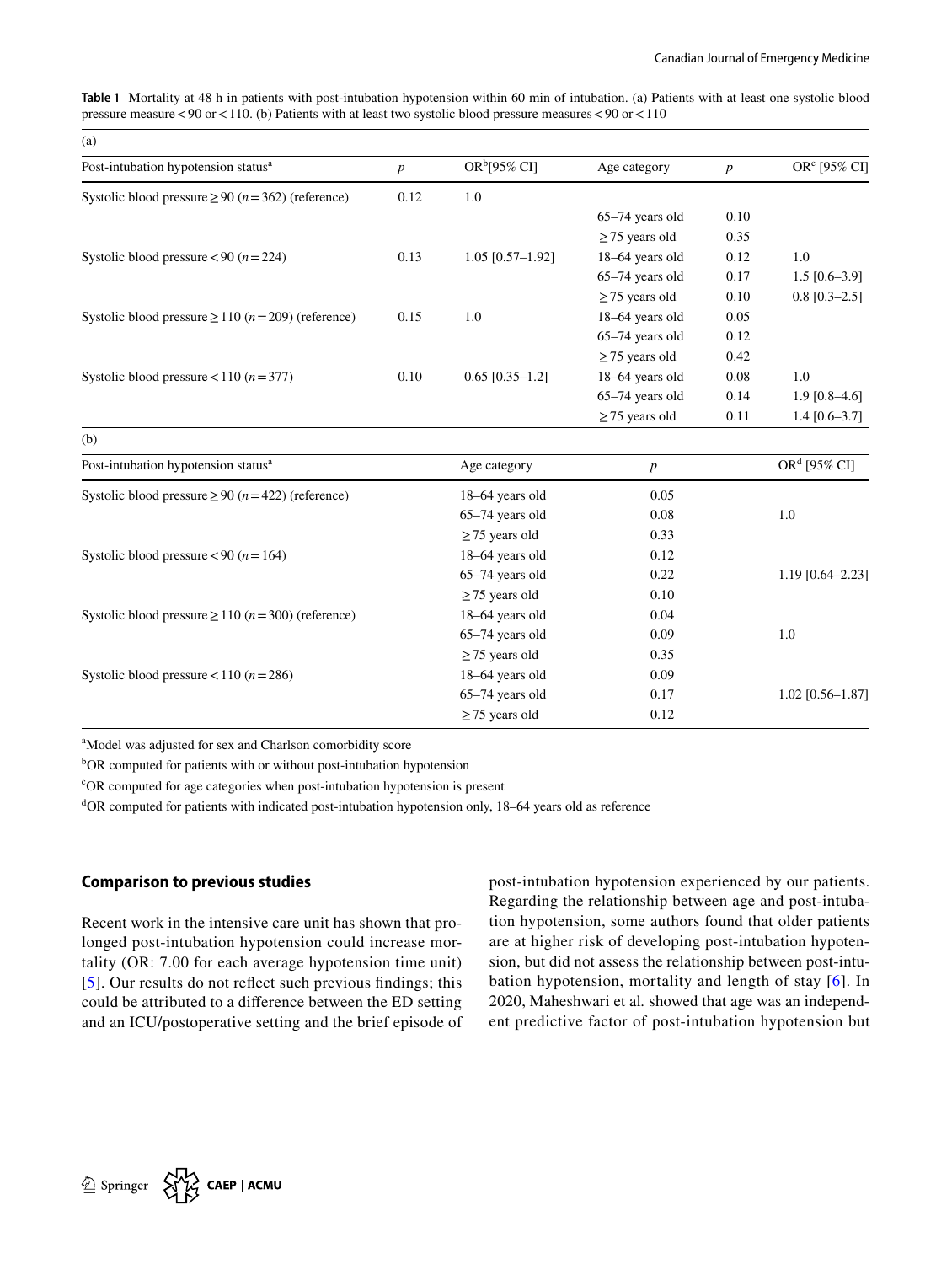no relation with mortality or length of stay was reported [[7\]](#page-5-1). Other authors determined that the complication rate was similar in older patients than in adults aged  $< 65$  years [\[8\]](#page-5-2). Oyetunji et al*.* attempted to determine which hypotension threshold best predicted mortality in older patients  $(50-150 \text{ mmHg})$  [\[9\]](#page-5-3). They have identified that 117 mmHg could be the best predictor for mortality in patients  $\geq$ 65 years old. The delay between the intubation and the systolic blood pressure measures and the delay between the intubation and mortality are unclear in this study.

Our team previously explored the relationship between the defnition and the incidence of post-intubation hypotension. We concluded that the incidence is dependent of the defnition used for post-intubation hypotension. We also concluded that the frst 5 min after intubation are where most post-intubation hypotension occur. Unfortunately, our small sample did not allow us to analyze the relationship between the diferent defnitions and the mortality rate [[10\]](#page-5-4).

# **Strengths and limitations**

The main strength of our study is that vitals, medication used for intubation and other information are recorded automatically and in real time instead of using retrospective data collection forms.

Our study has limitations. First, the external validity of our results may have been limited by the fact that all patients came from a level-I trauma centre. Second, our main outcome, 48-h mortality, is undeniably impacted by subsequent care provided to the patient in the ICU and, therefore, the casual inference with post-intubation hypotension may be afected. Even though we reached our cohort sample size, the number of included older patients may have been inadequate to detect a possible association.

### **Clinical implications**

Emergency physicians are trained to prepare for critical situations during endotracheal intubation, especially postintubation hypotension. Although, our results show that one patient out of three has a post-intubation hypotension episode, the impact of this episode on post-ED clinical outcomes are unlikely. Emergency physicians should continue to ensure appropriate preparedness to potential post-intubation hypotension when performing endotracheal intubation.

#### **Research implications**

Post-intubation hypotension is not associated with increased 48-h in-hospital mortality in the general critical patient intubated in the ED. We found no association between age and the systolic blood pressure thresholds, but future research may focus on specific targeted subgroup of patients that may beneft from post-intubation hypotension prevention.

# **Conclusion**

We found no association between post-intubation hypotension and 48-h in-hospital mortality in all patients nor in the geriatric sub-group. The occurrence of post-intubation hypotension also was not linked to an increased hospital length of stay.

**Supplementary Information** The online version contains supplementary material available at<https://doi.org/10.1007/s43678-022-00305-0>.

**Funding** This project was funded by the Université Laval and the Fondation du CHU de Québec-Université Laval. Those sponsors played no role in the design or conduct of this study.

**Availability of data and material** Available upon reasonable request.

#### **Declarations**

**Conflict of interest** None.

**Ethics approval** This project was approved by the CHU de Québec-Université Laval Research Ethics Board (#2012–1659).

**Consent to participate** No consent was required.

# **References**

- <span id="page-4-0"></span>1. Green R, Hutton B, Lorette J, Bleskie D, McIntyre L, Fergusson D. Incidence of postintubation hemodynamic instability associated with emergent intubations performed outside the operating room: a systematic review. CJEM. 2014;16(1):69–79.
- <span id="page-4-1"></span>2. Hashmi A, Ibrahim-Zada I, Rhee P, Aziz H, Fain MJ, Friese RS, et al. Predictors of mortality in geriatric trauma patients: a systematic review and meta-analysis. J Trauma Acute Care Surgery. 2014;76(3):894–901. [https://doi.org/10.1097/TA.0b013e3182](https://doi.org/10.1097/TA.0b013e3182ab0763) [ab0763](https://doi.org/10.1097/TA.0b013e3182ab0763).
- <span id="page-4-2"></span>3. Theodosiou CA, Loeffler RE, Oglesby AJ, McKeown DW, Ray DC. Rapid sequence induction of anaesthesia in elderly patients in the emergency department. Resuscitation. 2011;82(7):881–5. [https://doi.org/10.1016/j.resuscitation.2011.02.025.](https://doi.org/10.1016/j.resuscitation.2011.02.025)
- <span id="page-4-3"></span>4. Brown JB, Gestring ML, Forsythe RM, Stassen NA, Billiar TR, Peitzman AB, et al. Systolic blood pressure criteria in the National Trauma Triage Protocol for geriatric trauma: 110 is the new 90. J Trauma Acute Care Surgery. 2015;78(2):352–9. [https://doi.org/](https://doi.org/10.1097/ta.0000000000000523) [10.1097/ta.0000000000000523.](https://doi.org/10.1097/ta.0000000000000523)
- <span id="page-4-4"></span>5. Maheshwari K, Nathanson BH, Munson SH, Khangulov V, Stevens M, Badani H, et al. The relationship between ICU hypotension and in-hospital mortality and morbidity in septic patients. Intensive Care Med. 2018;44(6):857–67. [https://doi.org/10.1007/](https://doi.org/10.1007/s00134-018-5218-5) [s00134-018-5218-5.](https://doi.org/10.1007/s00134-018-5218-5)